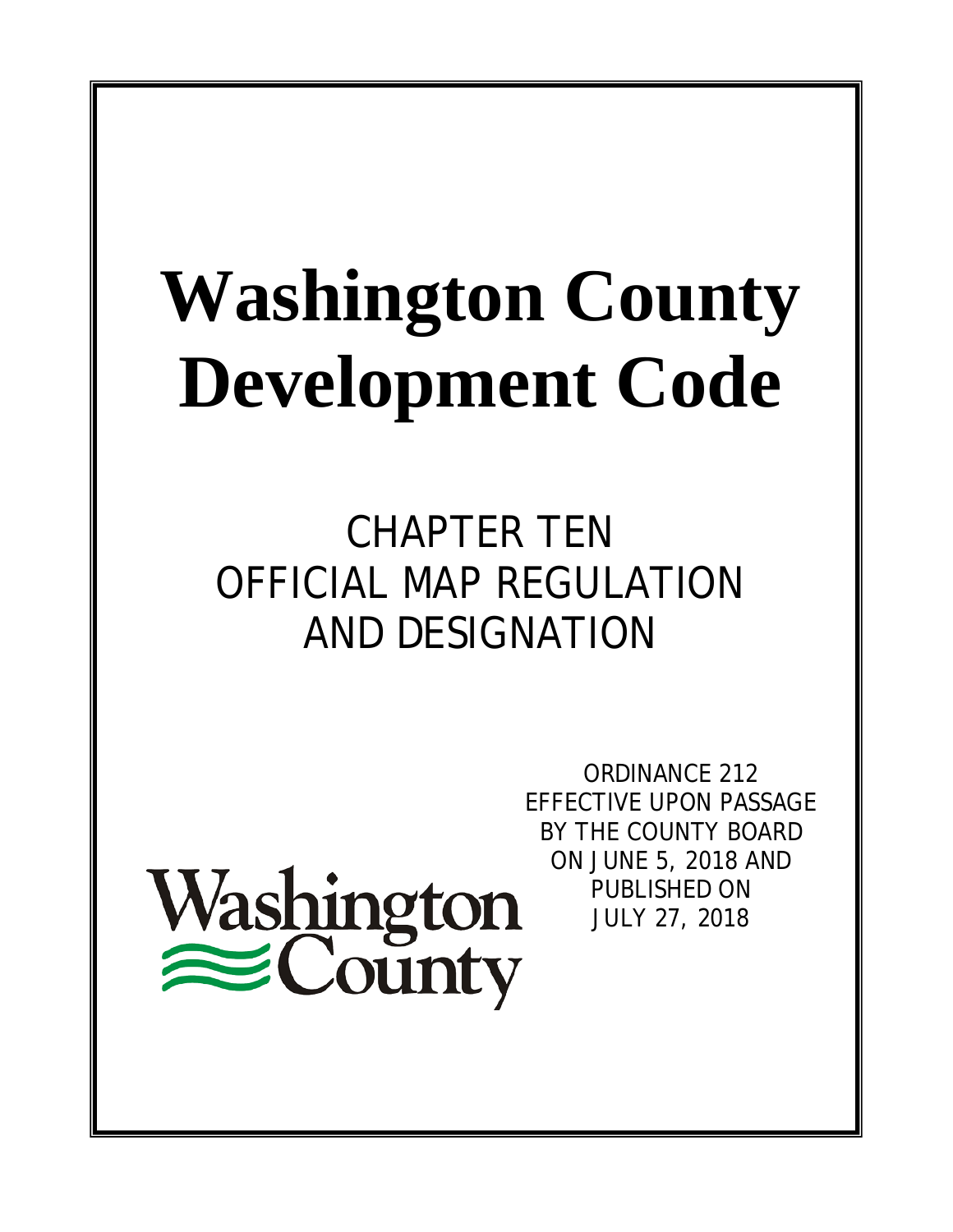# **REVISED WASHINGTON COUNTY DEVELOPMENT CODE**

# **CHAPTER TEN**

# **OFFICIAL MAP REGULATIONS**

**ORDINANCE NO. 212**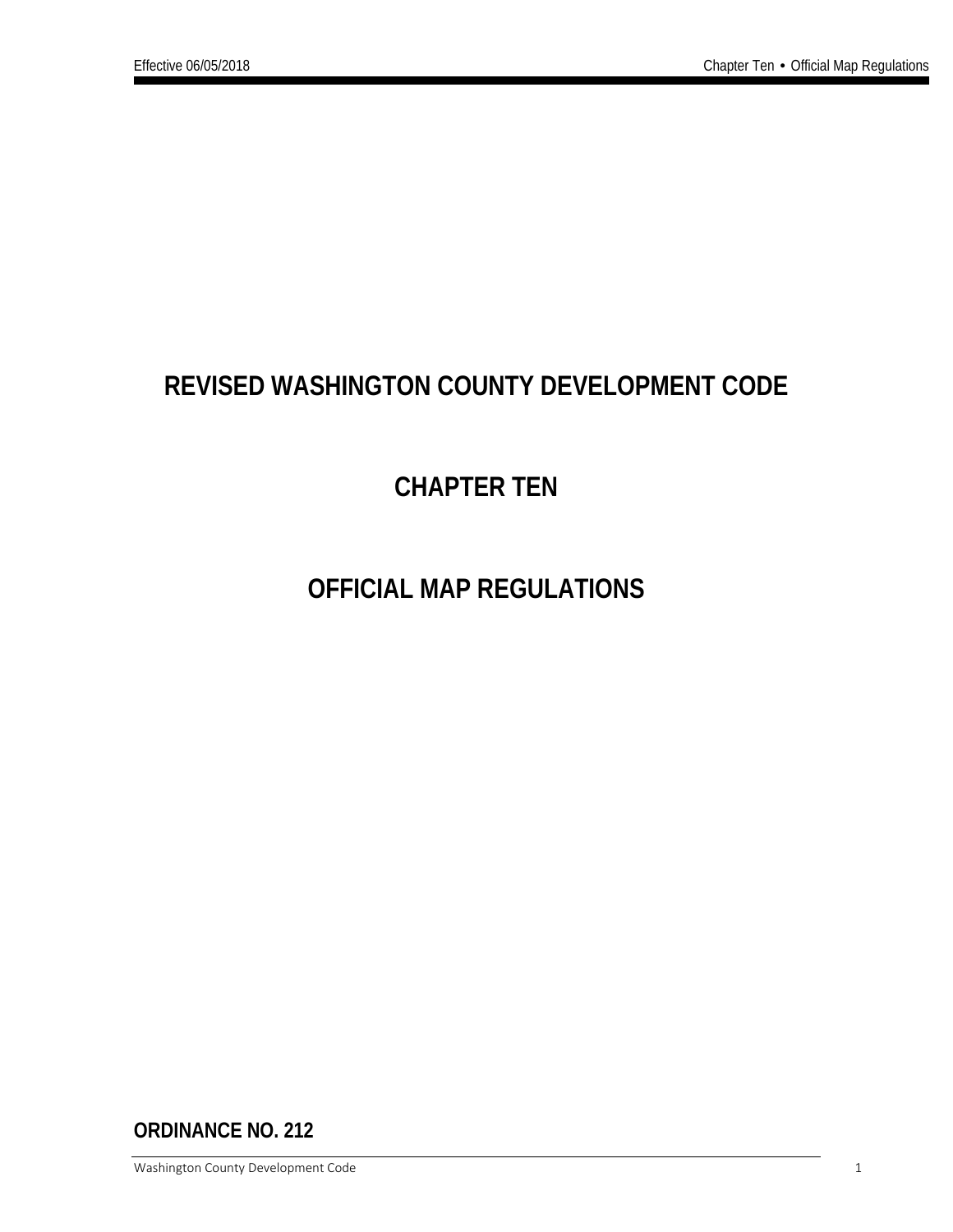#### **REVISED WASHINGTON COUNTY**

#### **DEVELOPMENT CODE**

Pursuant to MSA Ch 394, Washington County has adopted official controls for areas and activities enumerated below. These official controls are compiled into and hereafter known as the Revised Washington County Development Code which consists of the following chapters each adopted through Ordinance.

- (1) Chapter One Administration
- (2) Chapter Two Zoning Regulations
- (3) Chapter Three Subdivision Regulations
- (4) Chapter Four Subsurface Sewage Treatment System Regulations
- (5) Chapter Five Lower St. Croix River Bluffland and Shoreland Management Regulations
- (6) Chapter Six Shoreland Management Regulations
- (7) Chapter Seven Mining Regulations
- (8) Chapter Eight Buffer Regulations
- (9) Chapter Nine Floodplain Management Regulations
- (10) Chapter Ten Official Map Regulation and Designation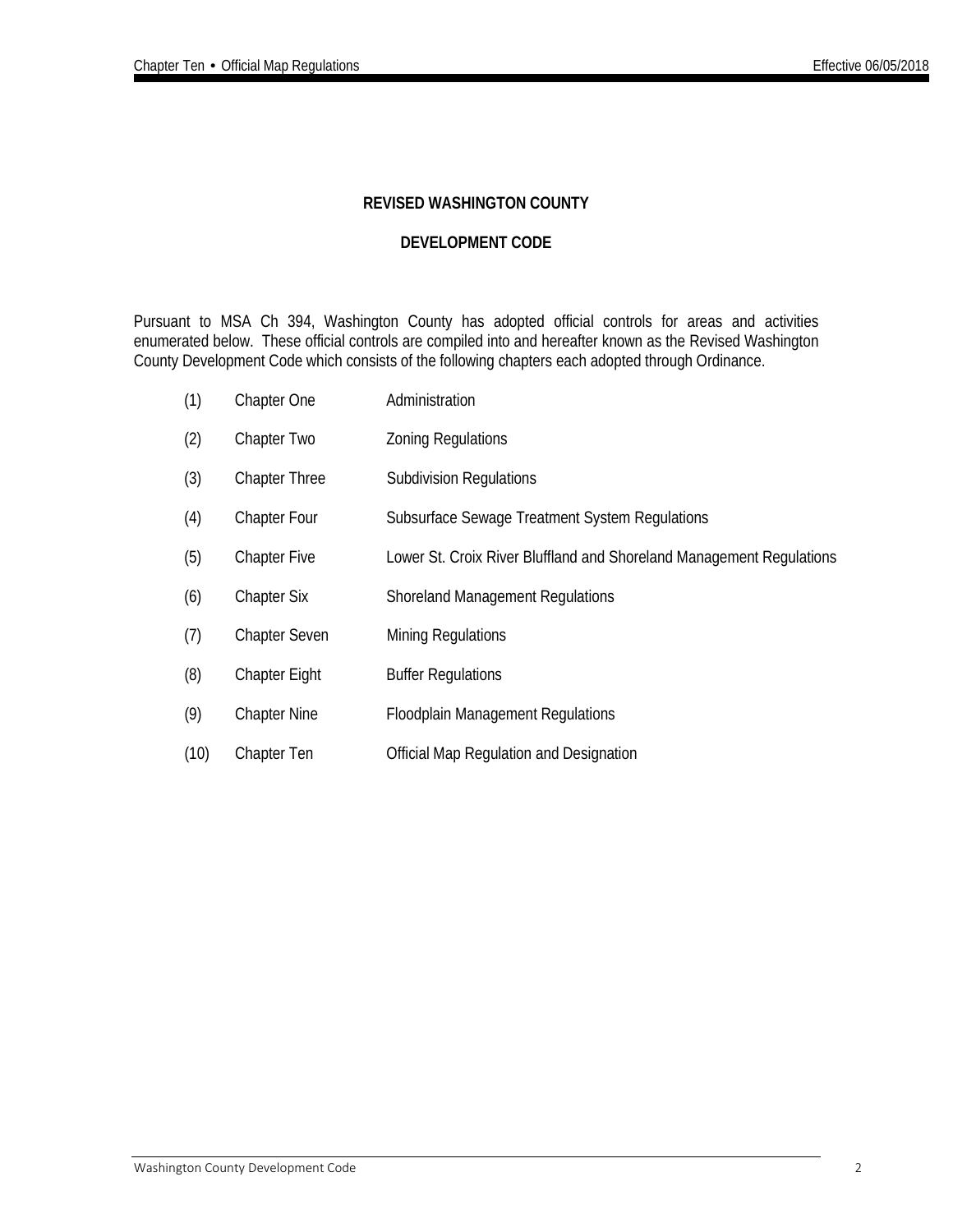#### **REVISED WASHINGTON COUNTY DEVELOPMENT CODE**

#### **CHAPTER TEN OFFICIAL MAP REGULATIONS**

#### **Table of Contents**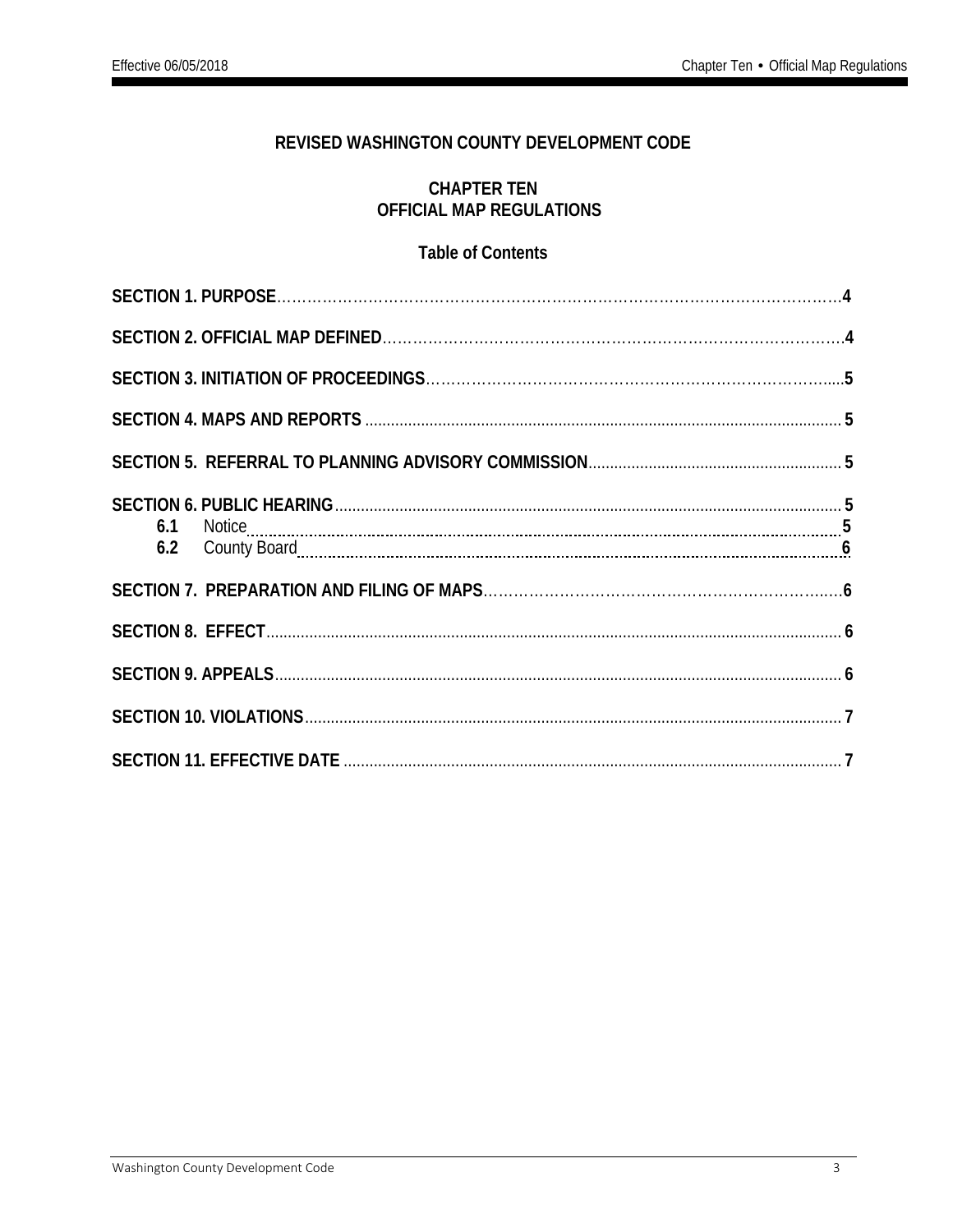*Summaries in this column are for commentary and/or interpretive purposes only.*

*The purpose of this Ordinance is establish a uniform procedure for the proper use of Official Maps.*

*An Official Map shows land needed for current and/or future public purposes.*

#### **REVISED WASHINGTON COUNTY DEVELOPMENT CODE**

#### **CHAPTER TEN**

#### **OFFICIAL MAP REGULATIONS**

This Chapter of the Washington County Development Code shall be known as the Washington County Official Map Regulations and may be referred to within this Chapter as "this Chapter" or "this Ordinance". This Official Map regulation applies in the unincorporated areas of the County and is adopted by Washington County Ordinance No. 212 to set up a process to allow the Board of Commissioners of Washington County to officially designate areas needed for future public use as authorized by Minnesota Statute §394.21 to §394.37.

#### **SECTION 1. PURPOSE**

Land that is needed for future street and highway purposes and as sites for other necessary public facilities including public facilities such as parks, playgrounds, schools and other public buildings, civic centers, and travel service facilities is frequently used for non-public purposes which could have been located on other lands without hardship or inconvenience to the owners. When this happens, future public use of that land may be denied or may be obtained only at prohibitive costs or at the expense of dislocating the owners and occupants of the land. Identification on an Official Map of land needed for future public uses allows both the public and private property owners to adjust their building plans equitably and conveniently before investments are made which will make such adjustments difficult to accomplish. It is the purpose of this Ordinance to establish a uniform procedure for the proper use of Official Maps as authorized by Minnesota Statutes §394.21 to §394.37.

#### **SECTION 2. OFFICIAL MAP DEFINED**

"Official Map" as used in this Ordinance means a map adopted in accordance with this Ordinance showing existing county roads and state aid highways, proposed future county roads and highways, the area needed for widening of existing county roads and highways, and existing future state trunk highway right-of-ways. An Official Map may also show the location of existing public lands and facilities and other land needed for future public purposes, including public facilities such as parks, playgrounds, schools and other public buildings, civic centers and travel service facilities.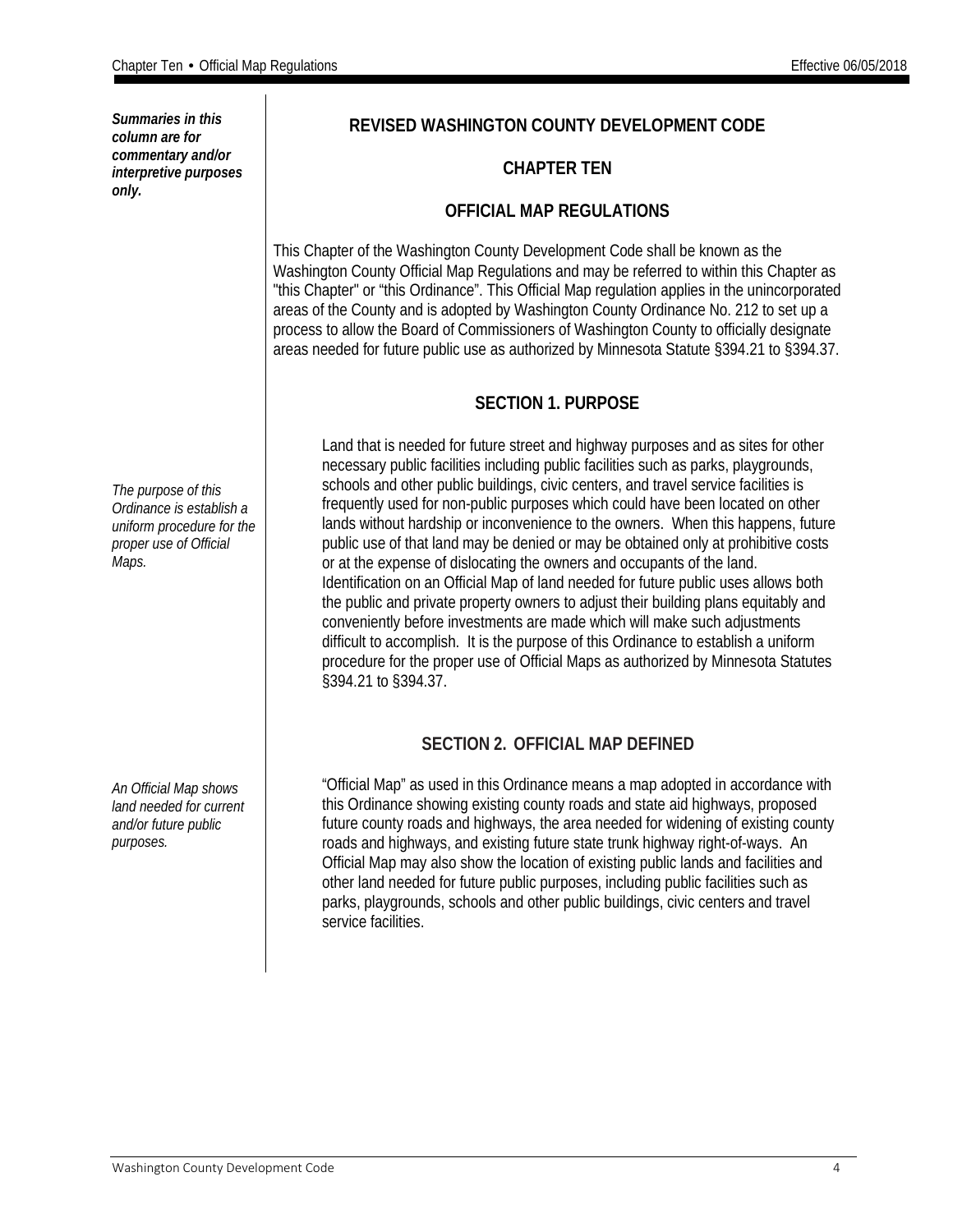*Proceedings for adoption, amendment and repeal of an Official Map.*

*Proposals and requests must include a map or plat and the PAC may request a feasibility report.*

*Proceedings shall be initiated by or referred to the PAC and PAC shall provide recommendations to the County Board within 60 days.*

*The County Board may conduct a public hearing on the proposal and shall provide proper notice of any hearing.*

### **SECTION 3. INITIATION OF PROCEEDINGS**

Proceedings for adoption, amendment or repeal of an Official Map or any part thereof may be initiated by (1) a recommendation by the Planning Advisory Commission, (2) action by the County Board on its own initiative, (3) recommendations by an advisory commission or (4) a request by an outside governmental body.

#### **SECTION 4: MAPS AND REPORTS**

<span id="page-5-0"></span>Every proposal or request for an Official Map or amendment or repeal thereof, however initiated, shall be accompanied by a map or plat showing the lands proposed to be included and the public purpose to be served. The County Board may request a report from the Planning Advisory Commission regarding the feasibility of any construction involved.

#### <span id="page-5-1"></span>**SECTION 5. REFERRAL TO PLANNING ADVISORY COMMISSION**

 Except when proceedings have been initiated by recommendations of the Planning Advisory Commission, every proposed Official Map or proposed change to an Official Map shall be referred to the Planning Advisory Commission for recommendations thereon. Such recommendations shall be submitted to the County Board within sixty (60) days after referral to the Planning Advisory Commission together with a report by the Commission on the effect of the proposal on the County's comprehensive plan. If the County Board does not receive a recommendation from the Planning Advisory Commission within sixty (60) days, the County Board may take action on the proposal without further action by the Planning Advisory Commission.

### **SECTION 6. PUBLIC HEARING**

#### <span id="page-5-2"></span>**6.1 Notice.**

 The County Board may conduct a public hearing on the proposal upon receiving the recommendations of the Planning Advisory Commission or after sixty (60) days following the submission of the proposal to the Planning Advisory Commission without a recommendation from the Planning Advisory Commission. A notice of time, location and purpose of the hearing and a description of the property to be included in the Official Map shall be published in the official newspaper once, at least ten (10) days prior to the date of the hearing. A copy of the notice shall be mailed to each landowner situated within or abutting the area shown on the Official Map at least ten (10) days prior to the hearing. In addition, a copy of the notice shall be sent to the governing bodies of all towns and municipalities located within the County and the owners of record within one-half (1/2) mile of the affected property, at least ten (10) days prior to the hearing. For purposes of this notice, the owner shall be determined by the records of the County Auditor and the notice shall be addressed to the last known address as shown in the Auditor's record. Failure to serve any such notice shall not invalidate the proceedings.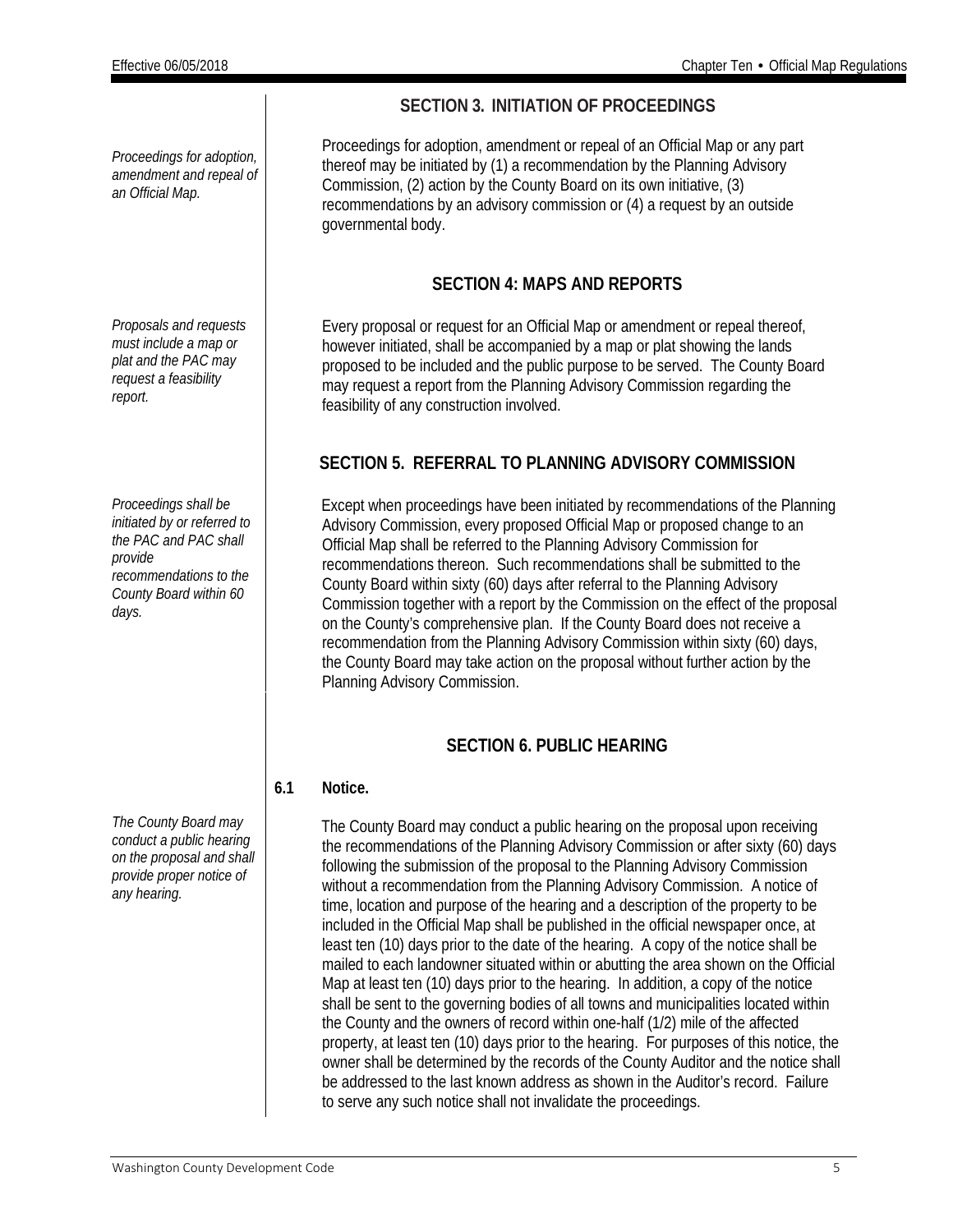*Evidence and arguments will be heard at the Public Hearing and the hearing may be continued for up to 60 days.*

*The Official Map must be accurate and must be certified by a licensed land surveyor. A certified copy of the map and ordinance shall be filed with the County and furnished to affected townships.*

*Building Permit applications within an Official Map shall be denied.*

*The County is not required to pay compensation for structures built without a permit or in violation of a permit.*

*Building Permit denials may be appealed to the BAA.*

#### **6.2 Hearing and Final Vote.**

The County Board shall hear evidence and arguments concerning the proposal at the time and location specified in the Public Hearing notice. The hearing may be continued but shall not exceed sixty (60) days without further notice. A final vote on the proposal shall be taken by the County Board within such sixty (60) day period.

#### **SECTION 7. PREPARATION AND FILING OF MAPS**

<span id="page-6-0"></span>The Official Map or Maps shall be prepared in sufficient detail to permit the accurate establishment of future acquisition lines on the ground. The accuracy of the future acquisition lines shown on the Official Map shall be attested to by a licensed land surveyor. After enactment of any ordinance adopting an Official Map or amending or repealing a previous Official Map Ordinance, a certified copy of the Official Map or section to which the Ordinance relates together with an attached copy of the Ordinance shall be filed with the County Auditor who shall file a certified copy thereof with the County Recorder. In addition, one copy of the Official Map or section to which the Ordinance relates, together with an attached copy of the Ordinance shall be furnished to the Town Clerk of each affected township.

#### **SECTION 8. EFFECT**

<span id="page-6-1"></span> After an Official Map has been adopted and filed, the issuance of building permits is subject to the provisions of this Ordinance. The building official shall deny every application for a permit to construct a new structure or expand an existing structure within any area designated as part of the Official Map. Whenever any street or highway is widened or improved or any new street is opened or any interest in land for other public purposes is acquired by the County, the County is not required to pay compensation for any structure placed without a permit or in violation of conditions of a permit within any area that is part of an Official Map. Adoption of an Official Map does not grant to the County any right, title or interest in areas identified for public purposes thereon, but does authorize the County to acquire such interest without paying compensation for structures erected in such area without a permit or in violation of the conditions of a permit.

#### **SECTION 9. APPEALS**

<span id="page-6-3"></span><span id="page-6-2"></span>Whenever a building permit is denied pursuant to this Ordinance, the landowner may appeal to the Washington County Board of Adjustment and Appeals pursuant to Chapter One, Section 6.5 of the Washington County Development Code.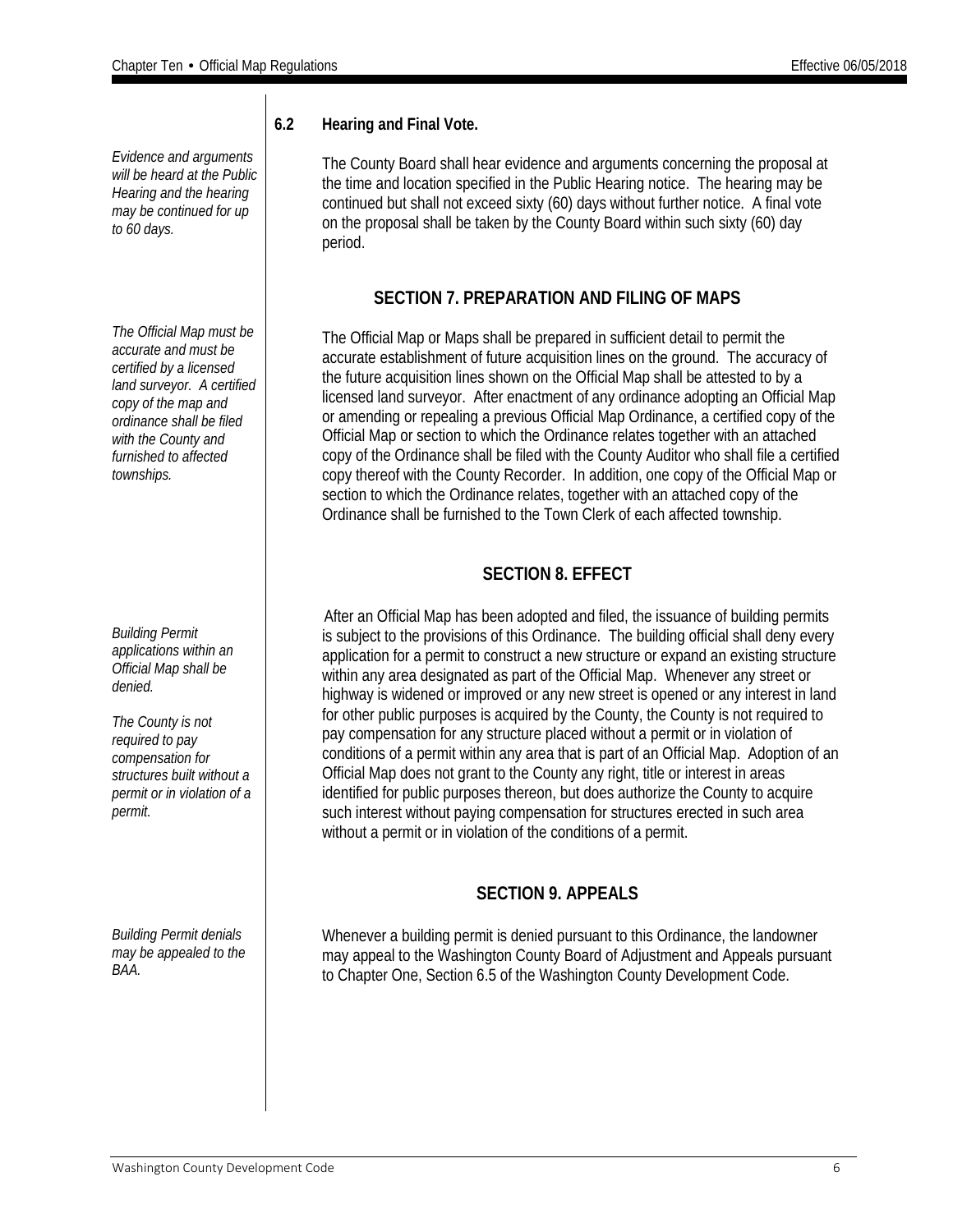Violations of this

Ordinance are a

misdemeanor.

#### **SECTION 10. VIOLATIONS**

Violation of any provision of this Ordinance is a misdemeanor and upon conviction thereof the violator is subject to a fine, imprisonment or both, plus the cost of prosecution. Each day that a violation occurs or continues constitutes a separate offense.

#### **SECTION 11. EFFECTIVE DATE**

The regulations contained in this Ordinance shall become effective immediately upon passage by the County Board and upon publication according to law.

Passed by the Board of County Commissioners of Washington County, Minnesota, this  $5\frac{1}{2}$  day of  $\frac{1}{2}$   $\frac{1}{2}$   $\frac{1}{2}$   $\frac{2018}{201}$ 

Gary Kriesel, Chair **Board of County Commissioners** 

Attest:

Approved as to form:

Mólly O'Rourke Washington County Administrator

Ordinance prepared by:

**Washington County Public Works Department** 11660 Myeron Road North Stillwater, MN 55082

George Kuprian Assistant Washington County Attorney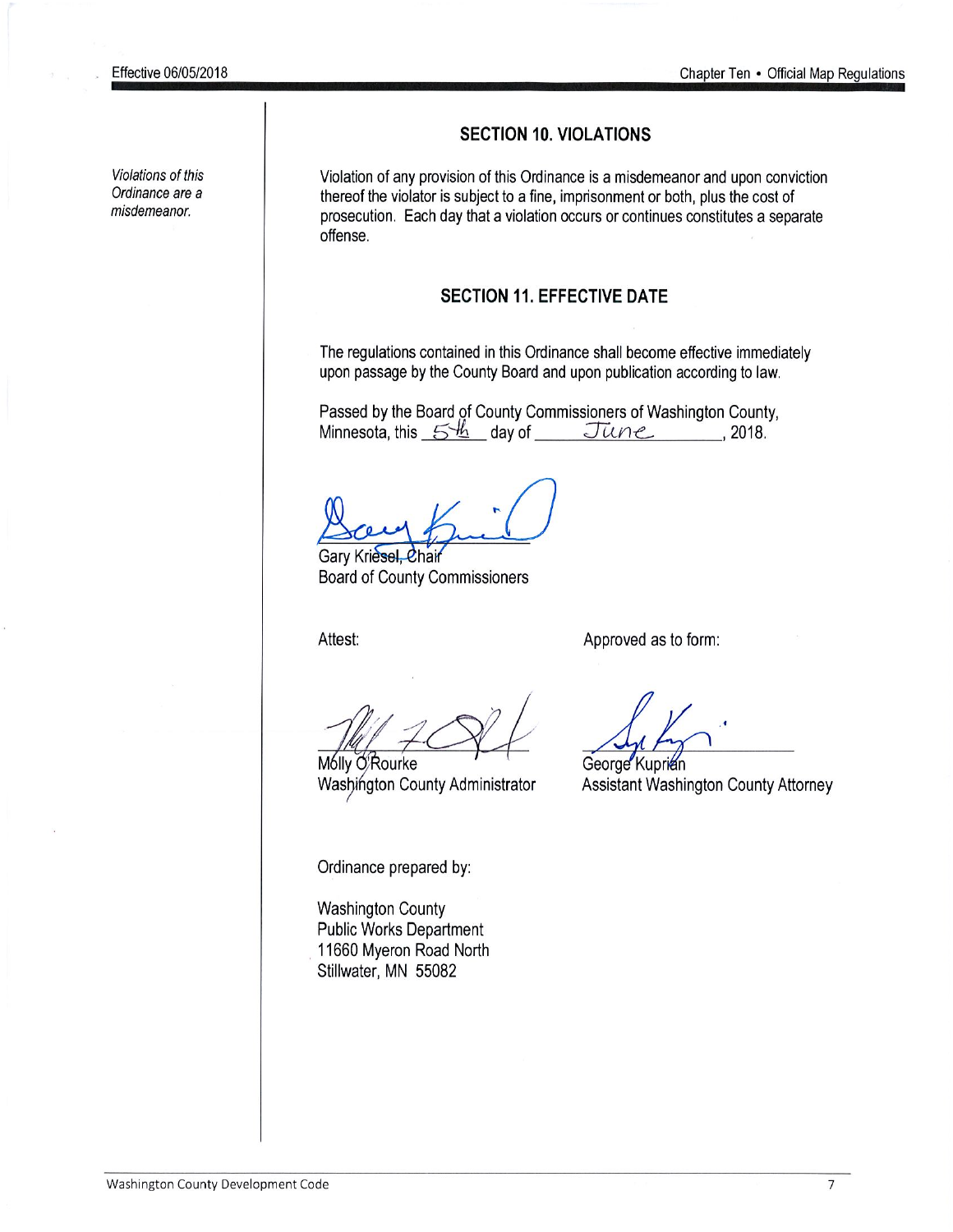Washington County Development Code 8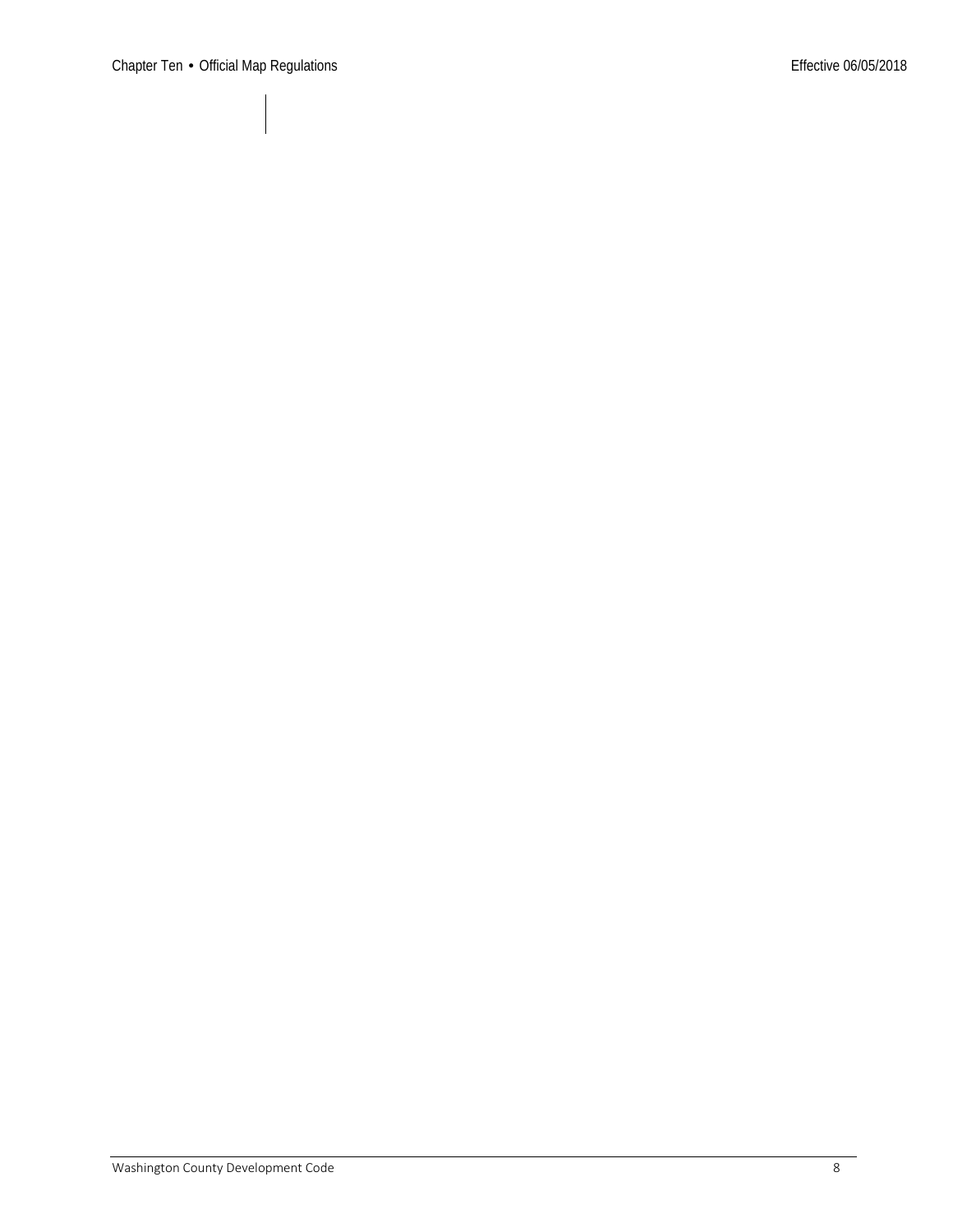## STATE OF MINNESOTA **COUNTY OF WASHINGTON**

I, Molly F. O'Rourke, qualified County Administrator for the County of Washington, State of Minnesota, do hereby certify that I have compared the foregoing copy of Resolution No. 2018-054 \_\_\_\_\_\_\_\_\_\_\_ with the original minutes of the proceedings of the Board of Commissioners, Washington County, Minnesota, at its session on the 5th \_\_\_\_\_\_day of June, 2018, now on file in my office and have found the same to be a true and correct copy thereof.

).

Witness my hand and official seal at Stillwater, Minnesota, this 27th day of <u>June, 2018.</u>



O'Rourke Molw F ท<sub>ี</sub>ty Administrator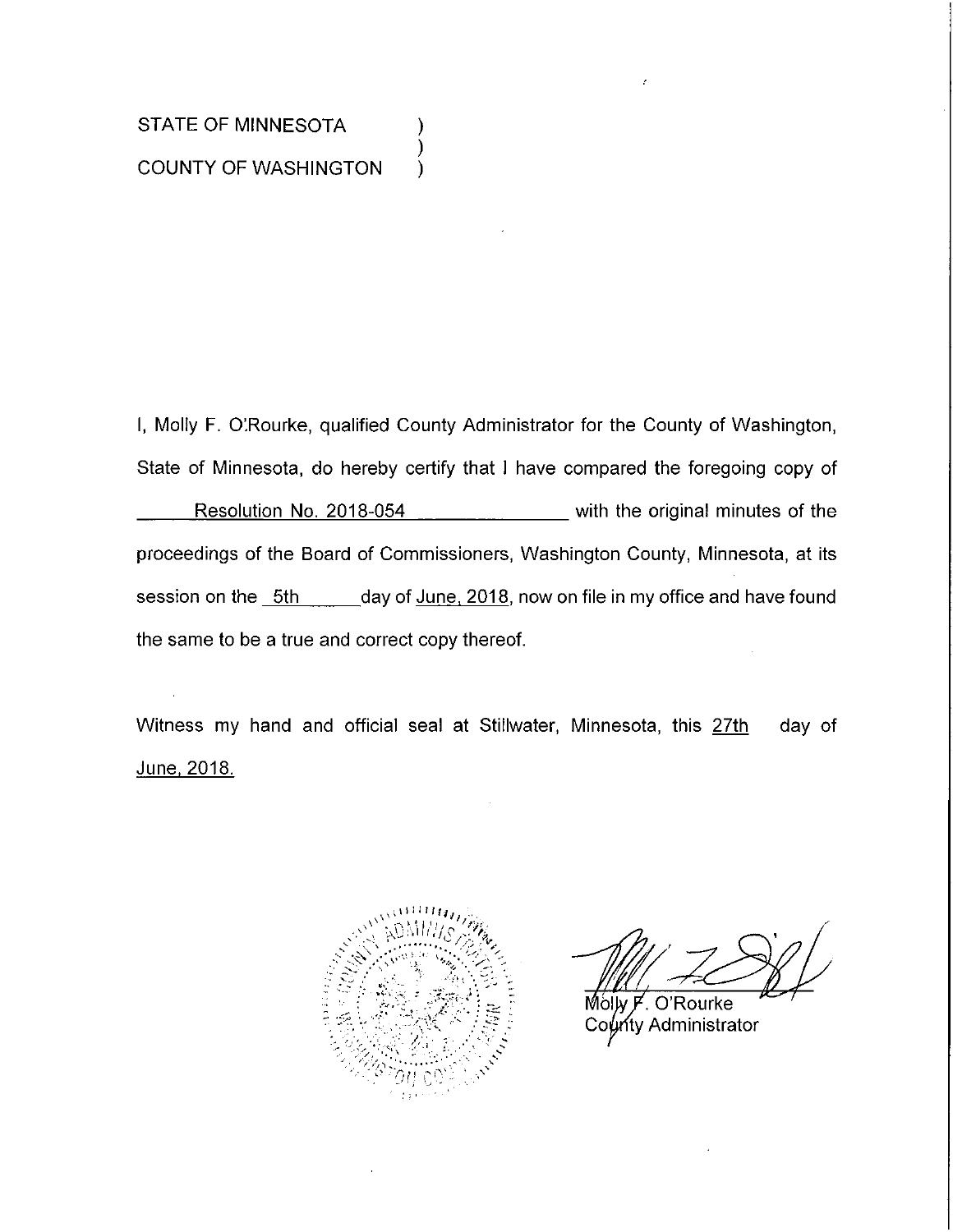DATE June 5, 2018 **MOTION** BY COMMISSIONER Miron

**Public Works DEPARTMENT SECONDED BY** Karwoski **COMMISSIONER** 

#### REPEAL OF CURRENT ZONING/LAND USE ORDINANCES AND ADOPTION OF NEW ZONING/LAND USE ORDINANCES. **AND**

#### REPEAL OF EXISTING DEVELOPMENT CODE AND ADOPTION OF THE REVISED DEVELOPMENT CODE

#### ZONING/LAND USE ORDINANCE NUMBERS 203, 204, 205, 206, 207, 208, 209, 210, 211 & 212

WHEREAS, Washington County is authorized to carry on County planning and zoning activities in the unincorporated areas of the County pursuant to Minn. Stat. Chapt. 394; and

WHEREAS, the Washington County Comprehensive Plan was adopted by the Washington County Board of Commissioners on April 22, 1997 and became effective October 1, 1997 as Washington County Ordinance No. 124, amended on September 7, 2010 to the Washington County Comprehensive Plan 2030 as Washington County Ordinance No. 184, and amended on August 16, 2016 as Washington County Ordinance 198; and

WHEREAS, pursuant to Minn. Stat. 473.865 the Washington County Comprehensive Plan is the implement by which the County's regulation of land use is devolved through adoption of official controls under Chapter 394.

**WHEREAS**, the current official controls as reflected in the Washington County Development Code were adopted by the Washington County Board of Commissioners and became effective on October 20, 1997 as Washington County Ordinance No. 127; and

WHEREAS, all the townships in Washington County have assumed regulatory control of land use through adoption of the Comprehensive Land Use Plans under the 2030 Regional Development Framework pursuant to the authority contained in Minn. Stat. 473.861 and the County's relinquishment of such controls; and

WHEREAS, such transformation has been found by the Metropolitan Council to conform to the regional system plans for transportation, water, resources management and parks; and

WHEREAS, the Township's plans are consistent with the Washington County 2030 Comprehensive Plan and are compatible with the plans of adjacent and affected jurisdictions; and

WHEREAS, the recasting of the County's official controls necessitate revision of the Washington County Development Code; and

WHEREAS, the forty-three (43) current zoning/land use ordinances, attached as Exhibit A, are determined to be anachronistic and must be repealed; and

WHEREAS, ten (10) new zoning/land use ordinances, attached as Exhibit B, must be enacted; and